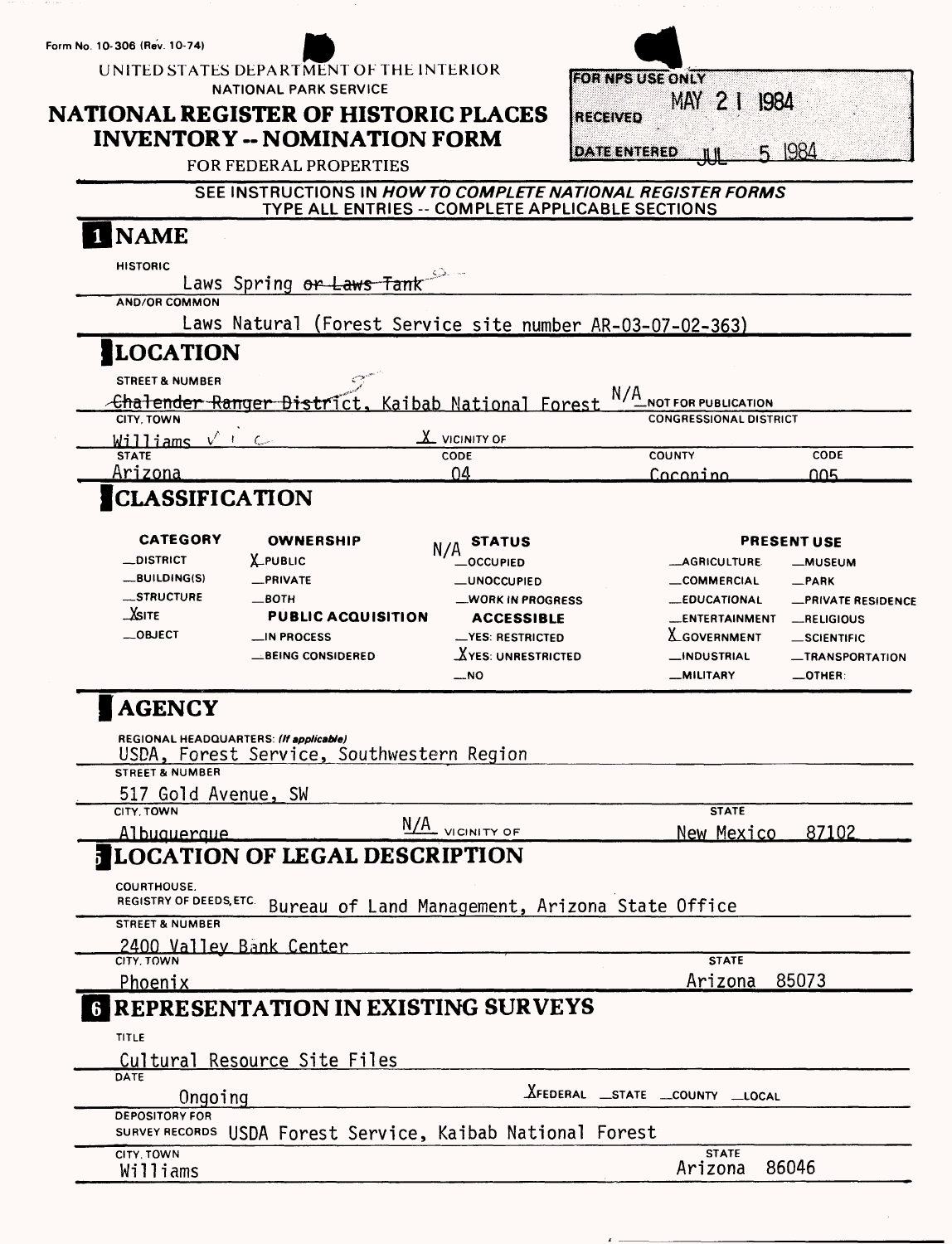

**CONDITION**

**-^EXCELLENT \_DETERIORATED \_GOOD \_RUINS \_FAIR \_UNEXPOSED**

**CHECK ONE**

**JCuNALTERED \_ALTERED**

**CHECK ONE**

*X***ORIGINAL SITE —MOVED DATE-**

DESCRIBE THE PRESENT AND ORIGINAL (IF KNOWN) PHYSICAL APPEARANCE

#### Summary

The Law's Spring Site is comprised of a natural spring and a small parcel of land immediately surrounding it. The spring is located approximately 14 miles northeast of Williams, Arizona on lands managed by the U.S. Forest Service and is identified on Forest Service maps as Laws Natural. It consists of a pool of water situated in a natural rock tank formed by large basalt boulders in the bottom of a shallow, unnamed drainage. Historic use of the spring as a water source and encampment area by early explorers, surveyors and migrants is indicated by a number of initials, names and dates engraved on the basalt boulders surrounding the water pool. Aboriginal use of the spring is evidenced by numerous petroglyphs near the pool and on the rocky bluff above the drainage. One of the historic engravings placed here in 1859 by a member of Lt. E.F. Beale's survey party identifies the location as Laws Spring. With the exception of some recently carved names and dates and a deteriorated fence, the spring is much as it must have appeared when first discovered by explorers in the mid 1800s.

### Site Description

Laws Spring is situated at an elevation of 6840 feet in the  $SW^1_A$ , Section 27, T24N, R3E, Gila and Salt River Meridain on lands managed by the Kaibab National Forest. The drainage in which it is located runs generally from the southeast to the northwest. The spring is made up of two pools of water separated by 50 feet. The larger, downstream pool where the engraved names and dates are located (Photo no. 1) is a perennial water source, while the smaller, upstream pool contains water only seasonally. Vegetation in the vicinity of Laws Spring is primarily pinyon and juniper, but toward the south trees are sparse, and the area is best characterized as open grassland. The more moist conditions found in the drainage itself support the growth of ponderosa pine. Immediately north a rocky bluff of basalt rises 20 to 30 feet above the drainage. The basalt boulders forming the natural rock tank of the spring are part of this same outcrop.

The basalt boulders surrounding the perennial pool are incised with historic initials, names and dates (Photo no. 2). Included are the following: "Laws Spring" (Photo no. 3), "WWW" "CSM" "AWW" "UPRWED" "1868" (Photo no. 4), "RAE" "JB" "UPRR" "AP 1868" and three star symbols (Photo no. 5), "SBW 1883" (Photo no. 6), "C.R.M. 1883" (Photo no. 7), and "SA WALKER 1883" (Photo no. 8). Prehistoric petroglyphs around the pool and on the bluff overlooking it include geometric shapes and human and animal figurines (for example, Photo no. 9).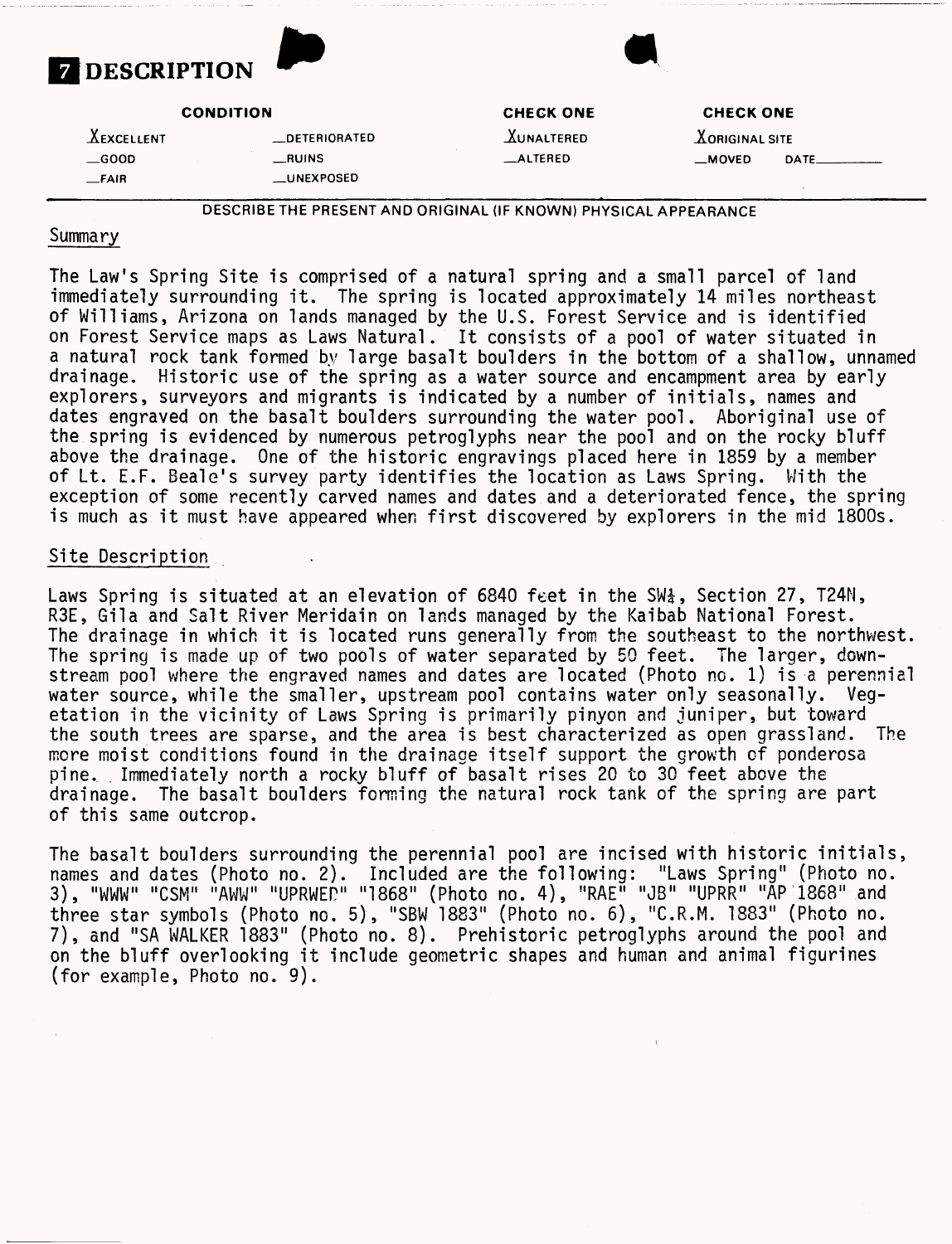#### **UNITED STATES DEPARTiMENT OF THE INTERIOR NATIONAL PARK SERVICE**

# **NATIONAL REGISTER OF HISTORIC PLACES INVENTORY -- NOMINATION FORM**

| <b>FOR NPS USE ONLY</b> |  |  |  |  |  |  |  |
|-------------------------|--|--|--|--|--|--|--|
|                         |  |  |  |  |  |  |  |
| <b>RECEIVED</b>         |  |  |  |  |  |  |  |
|                         |  |  |  |  |  |  |  |
| DATE ENTERED            |  |  |  |  |  |  |  |

 $\mathbf{I}$ 

**CONTINUATION SHEET** FOR THE MUMBER THE PAGE 2

According to one historic source (see Beale 1859:65) the Beale Road passed about 300 feet south of Laws Spring, although no physical evidence of the road is presently visible. A photograph taken by Alexander Gardner in 1868 (Photo no. 10) shows this location to be a camp area. Also included amoung the photographs is a recent shot taken from approximately the same spot (Photo no. 11). The boundary of the nomination has been drawn to include this camp area.

A few pieces of Deadmans Grey pottery, a ceramic type associated with the prehistoric Cohonina Indians between A.D. 700 and 1100, and numerous obsidian chips are found scattered along the rocky bluff above the spring and in the open grassland within the boundaries of the nomination.

### Integrity

Laws Spring, which is still an active spring today, was described in 1859 as follows by E.F. Engle, one of Lt. Beale's assistants: "The spring is in a rocky ravine about 300 feet from the road. The water which is contained in two separate basins of rock is situated at the western edge of the ravine. The quality of water is excellent, and it is in sufficient quantities to water a large amount of stock. The testimony of all who have visited this spot shows that the water is permanent." Judging from the prehistoric petroglyphs found here (petroglyphs are typically associated with water sources), the spring has been active for hundreds, perhaps thousands, of years. The historic names and dates from the 1800s have not been defaced, although a number of names and dates have been added in recent years. The prehistoric petroglyphs have not been defaced either, but some are quite faint as a result of weathering. At some time in the past Page wire sheep fences were constructed around each water pool. These fences are now badly deteriorated and serve no function. They could be removed without disturbance to the site. Overall the Law's Spring site exhibits a high level of integrity.

#### Boundaries

Laws Spring is located in open woodland country, and no readily identifiable natural or cultural boundaries exist. The boundaries for the site have thus been drawn to encompass all associated features, including the two spring reservoirs, the historic and prehistoric petroglyphs, the camp area and that portion of the Beale Wagon Road which passes south of the spring. In order to include all features, the property is defined as a 400 X 600 foot rectangle surrounding the inscription "Laws Spring" with the long axis oriented true north/south. The inscription "Laws Spring" is centered east/west but lies 200 feet from the northern boundary and 400 feet from the southern boundary (See attached sketch map). The property encompasses 5.5 acres.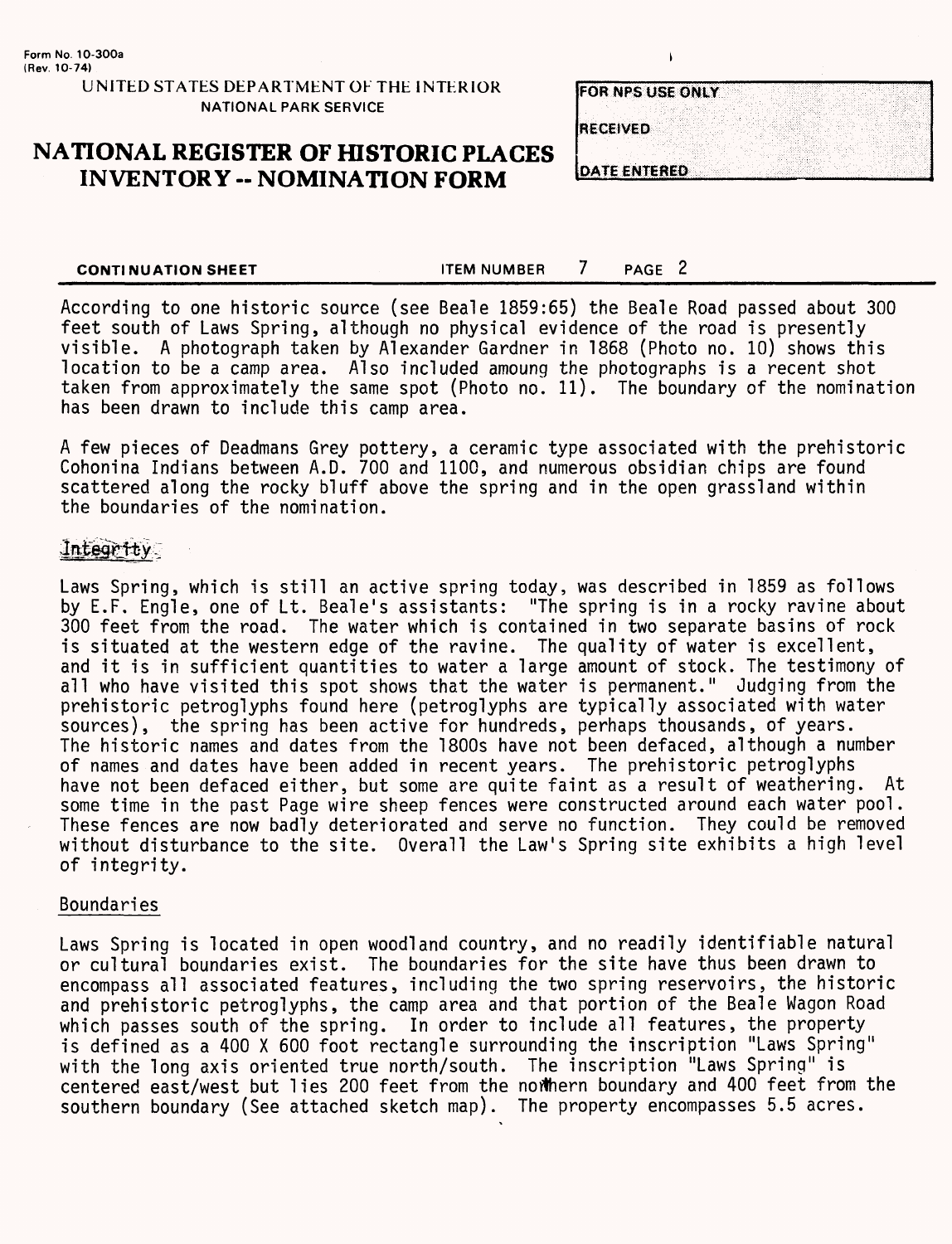# **SIGNIFICANCE**

| <b>PERIOD</b>                                                                                  |                                                                                                                                   | AREAS OF SIGNIFICANCE -- CHECK AND JUSTIFY BELOW                                                        |                                                                                                   |                                                                                                        |
|------------------------------------------------------------------------------------------------|-----------------------------------------------------------------------------------------------------------------------------------|---------------------------------------------------------------------------------------------------------|---------------------------------------------------------------------------------------------------|--------------------------------------------------------------------------------------------------------|
| -PREHISTORIC<br>$-1400-1499$<br>$-1500-1599$<br>$-1600-1699$<br>$-1700-1799$<br>$X_1$ 800-1899 | ARCHEOLOGY-PREHISTORIC<br><b>_ARCHEOLOGY-HISTORIC</b><br><b>_AGRICULTURE</b><br><b>__ARCHITECTURE</b><br>ART<br><b>A_COMMERCE</b> | <b>LLCOMMUNITY PLANNING</b><br>CONSERVATION<br><b>__ECONOMICS</b><br>$E$ DUCATION<br><b>ENGINEERING</b> | <b>LANDSCAPE ARCHITECTURE</b><br>$-LAW$<br>LITERATURE<br>_MILITARY<br><b>MUSIC</b><br>_PHILOSOPHY | RELIGION<br>$\_$ SCIENCE<br>_SCULPTURE<br>SOCIAL/HUMANITARIAN<br>$-$ THEATER<br><b>ATRANSPORTATION</b> |
| $-1900-$                                                                                       | COMMUNICATIONS                                                                                                                    | __INDUSTRY<br>$\blacksquare$ INVENTION                                                                  | _POLITICS/GOVERNMENT                                                                              | -OTHER (SPECIFY)                                                                                       |

SPECIFIC DATES 1858 - 1885 **BUILDER/ARCHITECT** 

**N/A**

#### **STATEMENT OF SIGNIFICANCE**

#### SUMMARY

Laws Spring site is a natural landmark which can be directly linked with at least four factors significant in the historic development of Northern Arizona: 1) initial exploration of the area; 2) transcontinental transportation through the area; 3) transcontinental commerce through the area; and 4) early settlement of the area.

In 1857 Lt. Edward F. Beale explored the Northern Arizona area as a possible route for a transcontinental wagon road, which he subsequently developed in 1858-59. Journals kept by Beale on both trips identify Laws Spring as an important water source along the road. Once the Beale Wagon Road was established it served, over the next twenty to thirty years, as a major route for travel by immigrants and for movement of large herds of sheep and cattle. Although many immigrants as well as livestock herders simply traveled<br>through Northern Arizona, some stopped here to settle and/or establish sanches. through Northern Arizona, some stopped here to settle and/or establish

Among the documented historic visitors to Laws Spring were a Union Pacific Railroad survey party in 1868 seeking a potential route through Northern Arizona for a transcontinental railroad, a Bureau of Land Management Survey crew who, in 1883, were mapping the Northern Arizona area for the first time, an early settler in the nearby Spring Valley area, and various immigrants who kept diaries of their journeys.

#### HISTORICAL CONTEXT/SIGNIFICANCE

When, in the mid 1800's, the United States Government became involved in exploration of the American West and appropriated monies for such pruposes, one project to receive funding was construction of a wagon road along the 35th parallel from Ft. Smith, Arkansas, to the Colorado River, a straight line distance of about 1200 miles. The task of establishing and improving this road fell to Navy Lt. Edward F. Beale. The Beale Wagon Road, as it came to be known, was one of the first federally funded highways in the western United States. Beale's initial trip in 1857 was restricted to the western portion of the road from Ft. Defiance, New Mexico to the Colorado River and was mainly exploratory in nature. He set about identifying the best route in relation to water sources as well as hunting and grazing areas. Laws Spring was located during this trip but not named at the time. It was also during this trip that Beale conducted his well known experiment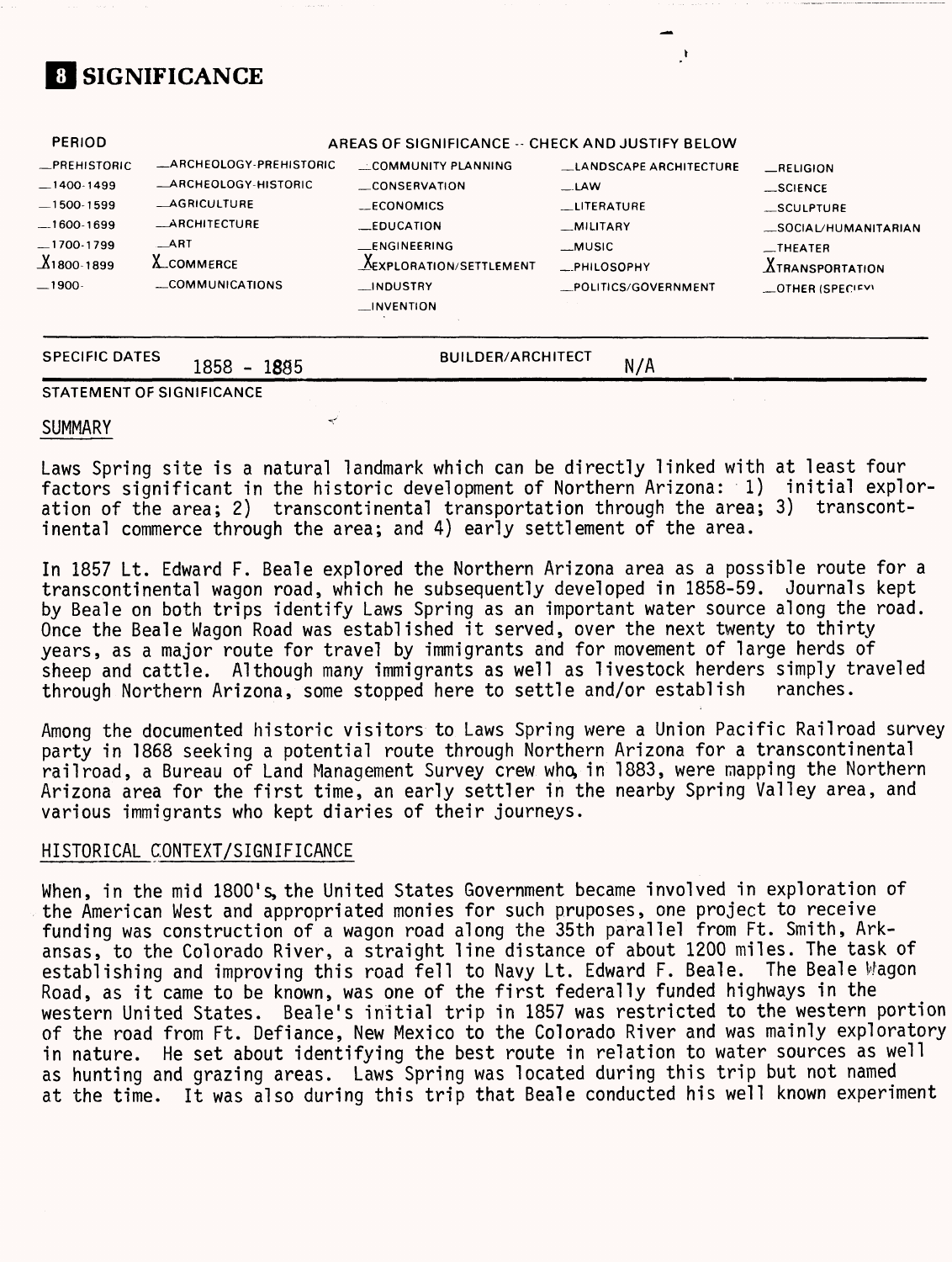# **E MAJOR BIBLIOGR IICAL REFERENCES**

Babbitt, James E., "Surveyors Along the 35th Parallel: Alexander Gardner's Photographs of Northern Arizona, 1867-1868". (The Journal of Arizona History, Autumn, Arizona Historical Society, Tucson, Arizona, 1981.)

Beale, Edward F., Wagon Road - Fort Smith to Colorado River. (House Executive

### **^GEOGRAPHICAL DATA**

ACREAGE OF NOMINATED PROPERTY **5.5 acres** UTM REFERENCES

| ⊿ഥ                          | -QJ      |      |                |                 |
|-----------------------------|----------|------|----------------|-----------------|
| ZONE<br><b>FASTING</b>      | NORTHING | ZONE | <b>FASTING</b> | <b>NORTHING</b> |
|                             |          |      |                |                 |
| VERBAL BOUNDARY BECOBIOTION |          |      |                |                 |

**VERBAL BOUNDARY DESCRIPTION**

The property is defined as a 400 X 600 foot rectangle surrounding the inscription "Laws Spring" with the long 'axis oriented true north/south. The inscription is centered east/west but lies 200 feet from the northern boundary and 400 feet from the southern boundary.

an I

| <b>STATE</b>        | <b>CODE</b> | <b>COUNTY</b> | <b>CODE</b> |
|---------------------|-------------|---------------|-------------|
|                     |             |               |             |
| N/A<br><b>STATE</b> | CODE        | <b>COUNTY</b> | <b>CODE</b> |

NAME/TITLE

|                            | Thomas R. Cartledge, Forest Archeologist and Judith L. Schwartz, Archeological Technicia |
|----------------------------|------------------------------------------------------------------------------------------|
|                            |                                                                                          |
| Kaibab National Forest     | November 1983                                                                            |
| <b>STREET &amp; NUMBER</b> | <b>TELEPHONE</b>                                                                         |
| 800 South 6th Street       | $(602)$ 635–2681<br>化分子的 化硫酸盐 医水杨酸盐 医心脏病                                                 |
| <b>CITY OR TOWN</b>        | <b>STATE</b>                                                                             |

Williams\_\_\_\_\_\_\_\_\_\_\_\_\_\_\_\_\_\_\_\_\_\_\_\_\_\_\_\_\_\_\_\_\_\_\_Arizona 86046\_\_\_\_\_\_\_\_\_\_

#### $12$ **CERTIFICATION OF NOMINATION**

**STATE HISTORIC PRESERVATION OFFICER RECOMMENDATION** 

**YES X NO\_\_\_\_ NONE.** 

 $\Gamma$ **\_\_\_\_\_\_\_\_\_\_\_\_\_\_\_\_\_\_\_\_\_.\_\_\_\_\_\_\_\_\_\_\_;\_\_\_\_\_ .••••••.•'\_\_\_\_\_\_'^STATE HISTORjC PREg^VATJON QlFFICER SIGNATURE**

DATE

In compliance with Executive Order 11593, I hereby nominate this property to the National Register, certifying that the State **Historic Preservation Officer has been allowed 90 days in which to present the nomination to the State Review Board and to**  evaluate its significance. The evaluated level of significance is **Alational Ketter Local** botal **Ketter FEDERAL REPRESENTATIVE SIGNATURE** ەمىد

#### AGENCY PRESERVATION OFFICER TITLE

5 1984

5 | 84

**FOR NPS USE ONLY<br>I HEREBY CERTIFY THAT THIS PROPERTY IS INCLUDED IN THE NATIONAL REGISTER** 

una it

**IPCORTOB. OFFICE OF ARCHEOLOGY AND HISTORIC PRESERVATION**<br>ITTEST:

**ATIÉST:** DREAD AND DE LA CERTAINE DE LA SIGNE DE LA CIUDAD AVEC DE LA **DATE** 

**KEEPER OF THE NATIONAL REGISTER** 

 $\mathcal{X}_2$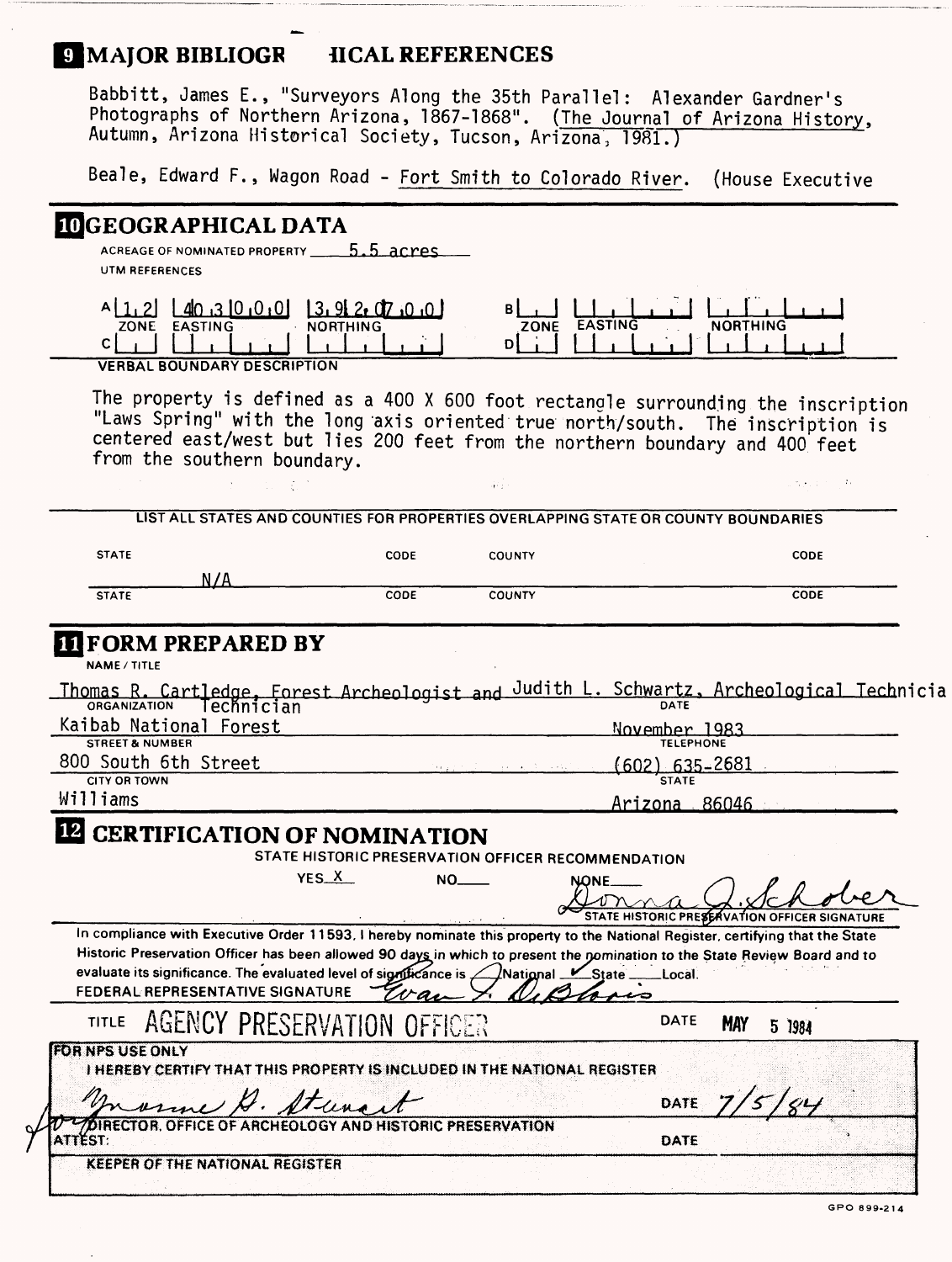#### **UNITED STATES DEPARTMENT OF THE INTERIOR NATIONAL PARK SERVICE**

# **NATIONAL REGISTER OF HISTORIC PLACES INVENTORY -- NOMINATION FORM**

| OR NPS USE ONLY |  |
|-----------------|--|
|                 |  |
| <b>ECEIVED</b>  |  |
|                 |  |
| LA TELEVISIONE  |  |

**CONTINUATION SHEET CONTINUATION SHEET** 

testing the value of camels as beasts of burden in the American Southwest. Beale made a second trip in 1858-59 along the entire length of the road beginning at Ft. Smith, Arkansas, with a construction crew of fity men for the purpose of building bridges and making other necessary improvements. It was during the return portion of this second trip that Laws Spring was named. It was named after Major W. L. Laws, a member of the military escort for Beale's party. The letters "LAWS SPRING" were apparently inscribed here in July 1859 by Peachy Breckenridge, a tombstone carver who was a member of Beale's party. Peachy was the son of John C. Breckenridge, Vice President under James Buchanan.

Once the Beale Wagon Road was established, it was used extensively over the next twenty to thirty years by numerous immigrant trains traveling to and from California, as well as by stockmen moving sheep and cattle in both directions. Diaries kept by some of these early travelers mention Laws Spring. For example, John Udell, who traveled the Beale Wagon Road in 1858 in the interval between Beale's trips, recorded having stopped at Laws. Mormon groups moving south out of present-day Utah joined the Beale Road at Hackberry, Arizona, then followed it eastward to settlements along the Little Colorado River. Diaries kept by some individuals on these trips, such as John Bushman and Ida Hunt, Congressman Morris Udall's grandmother, mention stopping at Laws Spring in 1877. No doubt the spring served as a water source at times for some of the hundreds of thousands of head of sheep and cattle brought into or driven through Northern Arizona. The Beale Road, although it is not so well known, probably rivaled or exceeded the famous Oregon Trail and its off-shoot the California trail as an immigrant and livestock movement route.

Additional direct evidence of historic visits to Laws Spring is shown by names and dates inscribed on the rocks around the spring. The inscriptions, "RAE" "JB" "UPRR" "AP 1868" and "AWW" "CSM" "WWW" "UPKWED 1868" (see accompanying photos) were placed at the spring in 1868 by a Union Pacific Railroad survey party. This party, led by Chief Engineer General W. W. Wright, worked extensively in Northern Arizona in 1867-68. They were considering the Beale Wagon Road as a possible route for a transcontinental railroad. Although the wagon road itself was not chosen specifically as a railroad route, the Atlantic and Pacific Line was constructed in the early 1880's within a few miles of the road, confirming the wisdom of the general route selected by Beale. The Atlantic and Pacific Line was the second transcontinental railroad constructed in this country, and its role in the development of Northern Arizona was of primary importance. Communities along the Beale road which subsequently sprung up with the coming of the railroad include Hoi brook, Joseph City, Winslow, Leupp, Flagstaff, Seligman, Peach Springs, Hackberry, Kingman, Goldroad and Rivera.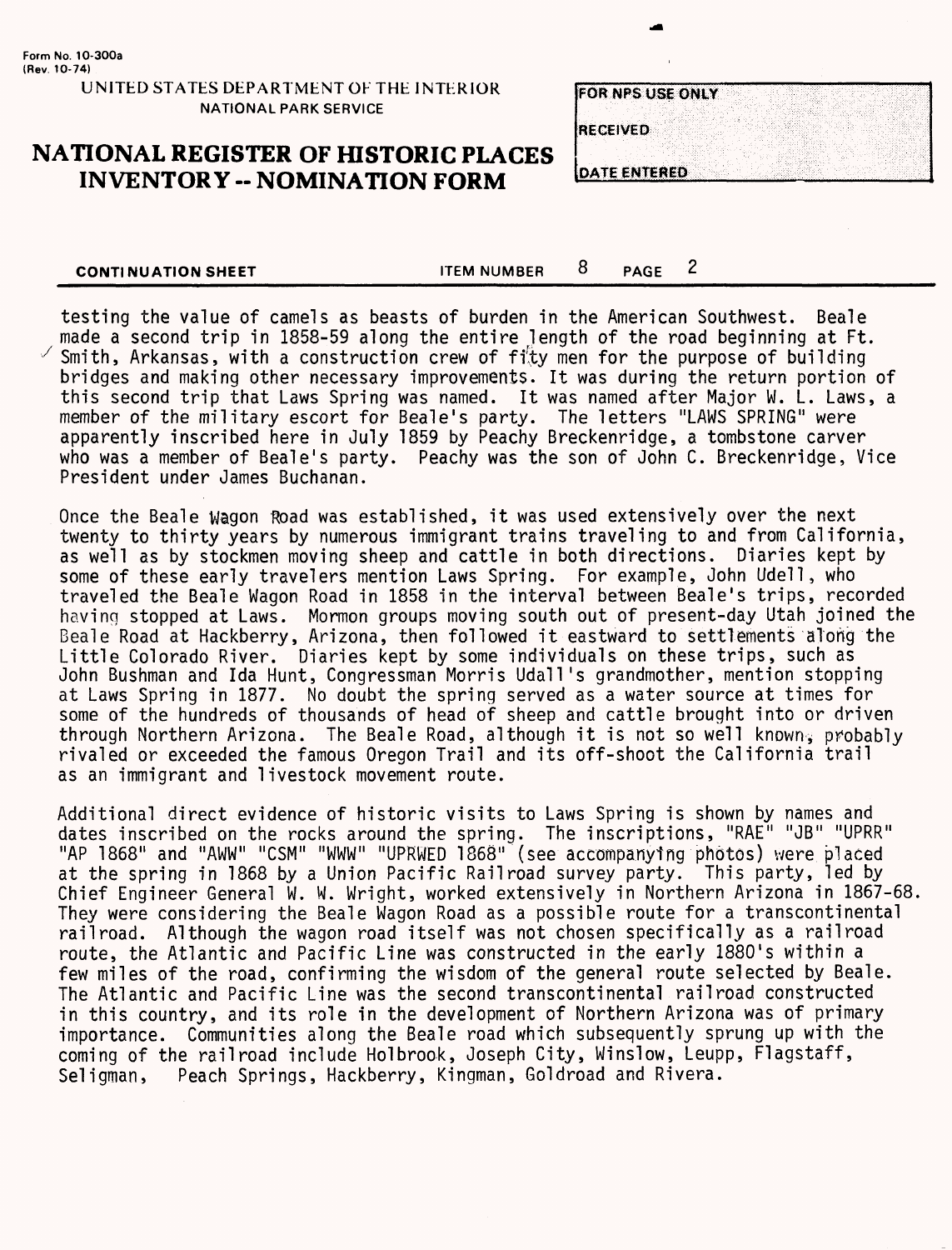**UNITED STATES DEPARTMENT OF THE INTERIOR NATIONAL PARK SERVICE**

# **NATIONAL REGISTER OF HISTORIC PLACES INVENTORY - NOMINATION FORM**

| FOR NPS USE ONLY    |  |  |  |  |  |  |  |  |  |  |  |  |  |
|---------------------|--|--|--|--|--|--|--|--|--|--|--|--|--|
|                     |  |  |  |  |  |  |  |  |  |  |  |  |  |
|                     |  |  |  |  |  |  |  |  |  |  |  |  |  |
| <b>RECEIVED</b>     |  |  |  |  |  |  |  |  |  |  |  |  |  |
|                     |  |  |  |  |  |  |  |  |  |  |  |  |  |
| <b>DATE CNTERED</b> |  |  |  |  |  |  |  |  |  |  |  |  |  |

3

**CONTINUATION SHEET ITEM NUMBER** 8 **PAGE** 

Of further historical significance is the fact that the Union Pacific survey party was accompanied by Alexander Gardner, the well known photographer of Abraham Lincoln and of Civil War battlefields. Two of the eighteen photographs which Gardner took in Northern Arizona were taken at Laws Spring. They consitute the earliest existing photographic record of Northern Arizona.

Other historic inscriptions at Laws Spring include the initials "SBW 1883" and "CRM 1883." These are thought to be the initials of the two members of a Bureau of Land Management Survey party involved in official mapping of the Northern Arizona area for the first time. S. A. Walker, who also inscribed his name at Laws Spring in 1883, is thought to have been an early settler in the Spring Valley area located about eight miles to the southeast.

Law Spring is thus historically significant due to its direct association in the mid to late 19th century with establishment of transportation and commerce routes across Northern Arizona. Together the Beale Wagon Road and the Atlantic and Pacific Railroad led to more rapid settlement of the southwestern United States. At the present time, historic camp areas along the Beale road are difficult to authenticate due to a lack of physical evidence. Laws Spring is one of only five locations across the State of Arizona with good evidence of association with the Beale road. One of the other five, Breckenridge or Beale Spring, has been largely destroyed by construction of a stock tank at the site.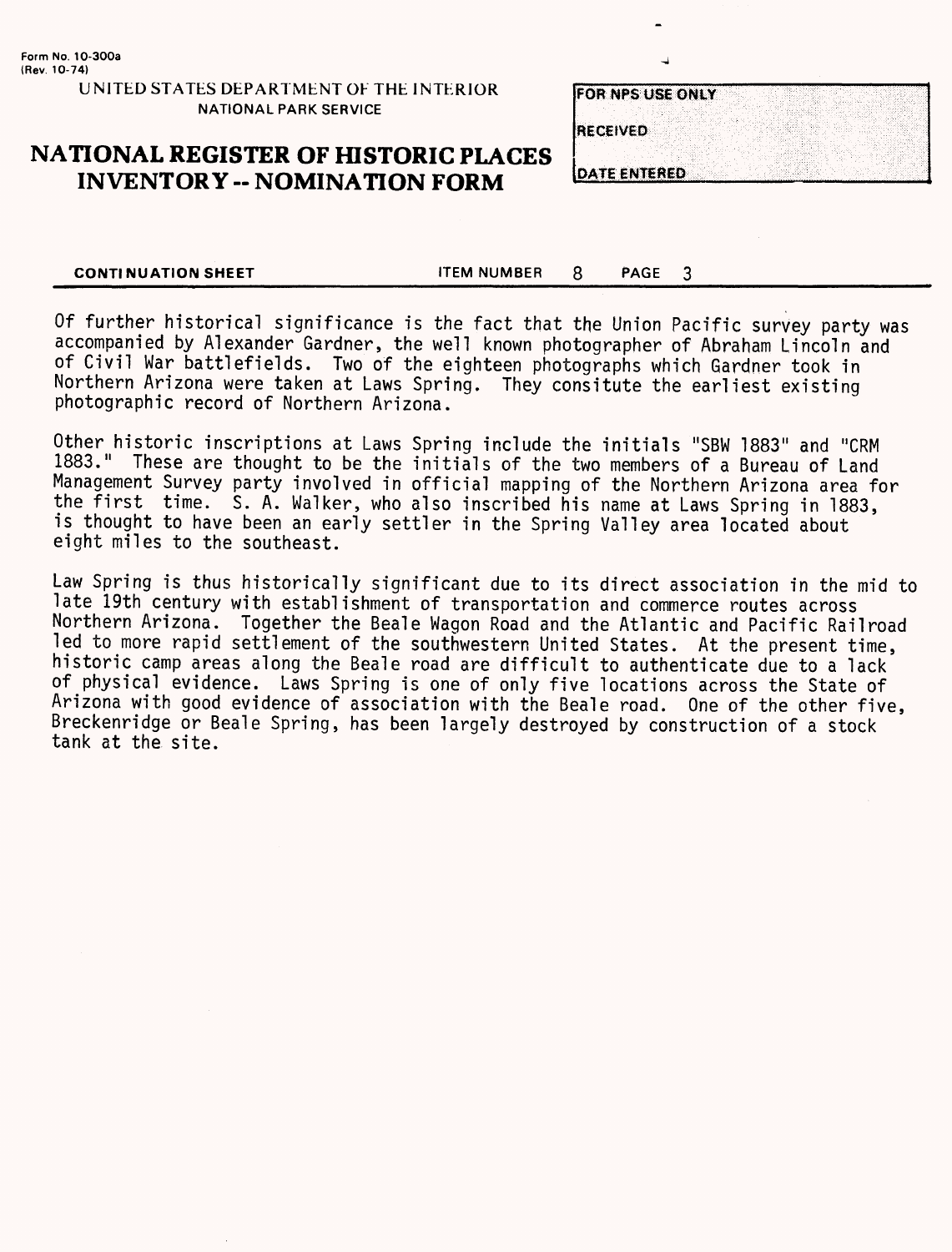# **NATIONAL REGISTER OF HISTORIC PLACES INVENTORY -- NOMINATION FORM**

| OR NPS USE ONLY |  |  |
|-----------------|--|--|
|                 |  |  |
|                 |  |  |
|                 |  |  |
|                 |  |  |
|                 |  |  |
|                 |  |  |
|                 |  |  |
|                 |  |  |
|                 |  |  |
|                 |  |  |
|                 |  |  |
|                 |  |  |
|                 |  |  |
|                 |  |  |
| IE GEIVED       |  |  |
|                 |  |  |
|                 |  |  |
|                 |  |  |

**DATE ENTERED** 

**CONTINUATION SHEET** TEM NUMBER 9 PAGE 2

Document 42, 36th Congress, 1st Session, 1860).

Bowman, E. G. and J. Smith, "The Beal Road Through the Kaibab National Forest" (Unpublished report prepared for the Kaibab National Forest. Copy of file Kaibab National Forest, Williams, Arizona, 1978.)

Cline, Platt, They Came To The Mountain: The Story of Flagstaff's Beginnings (Northern Arizona University, Old Town Press, Flagstaff, Arizona 1976.)

Verbal interviews with Jack Smith, January and June 1983.